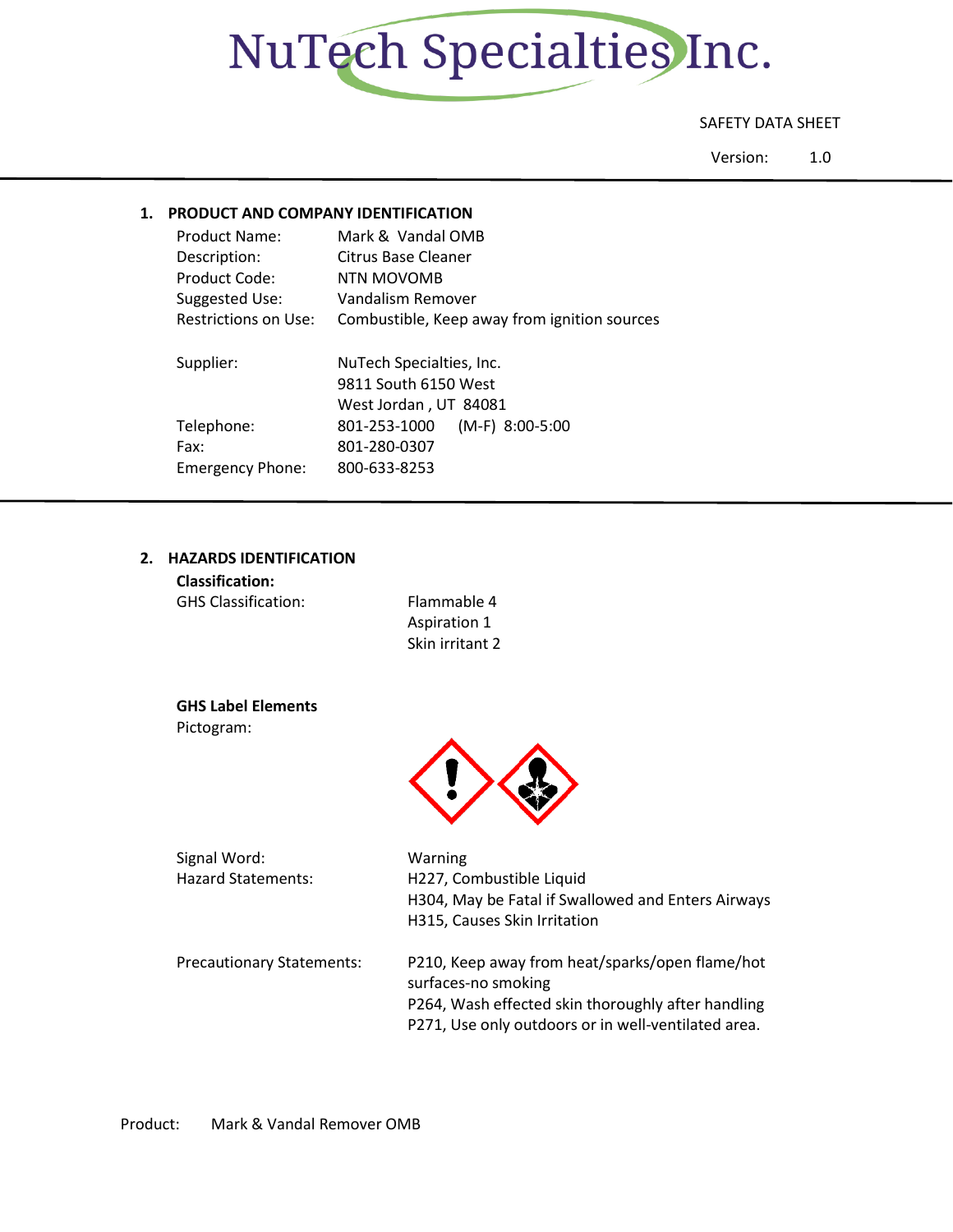



Potential Health Effects: Causes eye and skin irritation

## **3. COMPOSITION/INFORMATION ON INGREDIENTS**

| Component                             | CAS#       | Concentration |
|---------------------------------------|------------|---------------|
| <b>Hydrotreated Light Distillates</b> | 64742-47-8 | 40-50%        |
| 2-butoxy Ethanol                      | 111-76-2   | 40-50%        |
| Citrus Oil Terpenes Hydrocarbon       | 94268-47-4 | 10%           |
|                                       |            |               |

Synonyms:

## **4. FIRST AID MEASURES**

| If Inhaled:   | If inhaled, move person into fresh air. If not breathing, give artificial  |
|---------------|----------------------------------------------------------------------------|
|               | respiration. Consult a physician if symptoms are experienced               |
| Skin Contact: | Flush skin with plenty of water. Remove contaminated clothing and shoes.   |
|               | If irritation persists, consult a physician.                               |
| Eye Contact:  | Flush eyes with plenty of water for at least 15 minutes. Remove contact    |
|               | lenses if able to do so. Immediately call a doctor or physician.           |
| If Ingested:  | Do not induce vomiting unless instructed to do so by physician. Never give |
|               | anything by mouth to an unconscious person. Rinse mouth with water.        |
|               | Consult physician.                                                         |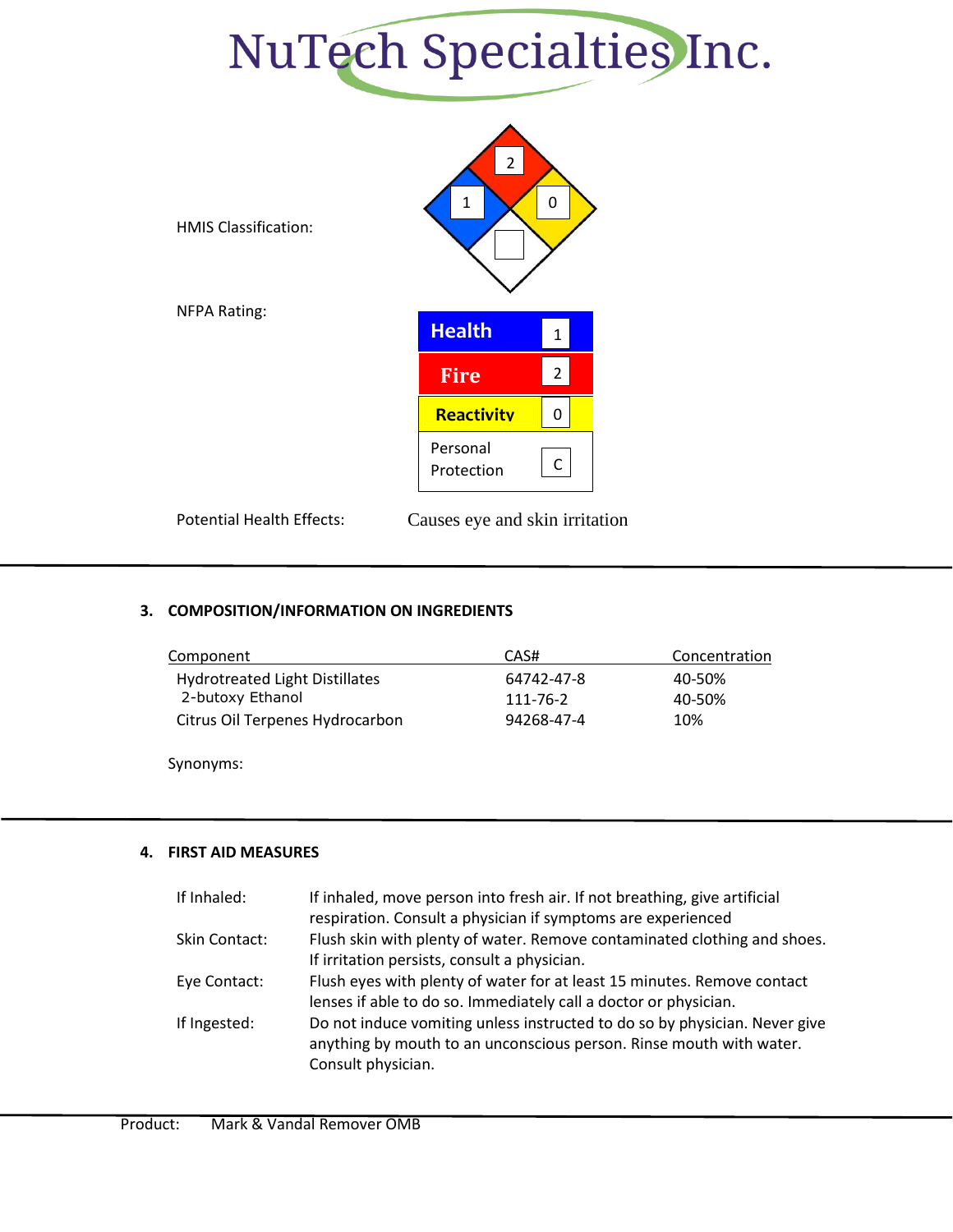

### **5. FIREFIGHTING MEASURES**

| <b>Extinguishing Media:</b>                       | Use water-spray, alcohol resistant foam, dry chemical, or<br>carbon dioxide                                                                                       |
|---------------------------------------------------|-------------------------------------------------------------------------------------------------------------------------------------------------------------------|
| <b>Hazardous Combustion Products:</b>             | Firefighting personnel should respond with appropriate<br>protective clothing, firefighting gear, and breathing<br>equipment as trained.                          |
| Special Protective Equipment<br>for Firefighters: | In fire conditions: a complex mixture of airborne solids,<br>liquids, and gases including Carbon Monoxide, Carbon<br>Dioxide, and unidentified organic compounds. |

### **6. ACCIDENTAL RELEASE MEASURES**

| <b>Personal Precautions:</b>      | Use personal protective equipment. Always ensure adequate<br>ventilation.                                                                  |
|-----------------------------------|--------------------------------------------------------------------------------------------------------------------------------------------|
| <b>Environmental Precautions:</b> | Prevent further leakage or spillage if safe to do so. Prevent<br>from entering drains and waterways. Discharge into                        |
| Containment and Clean Up:         | environment must be avoided.<br>Soak up with inert absorbent material and dispose of. Keep in<br>suitable, closed containers for disposal. |

## **7. HANDLING AND STORAGE**

| Safe Handling: | Keep away from flames and hot surfaces. Use personal           |
|----------------|----------------------------------------------------------------|
|                | protective equipment. Always ensure adequate ventilation.      |
| Safe Storage:  | Keep containers tightly closed in a dry well-ventilated place. |
|                | Containers which are opened must be carefully resealed and     |
|                | kept upright to prevent leakage. Store away from incompatible  |
|                | materials. Do not freeze.                                      |

### **8. EXPOSURE CONTROLS/PERSONAL PROTECTION**

Exposure Limits

| Component                       | CAS Number | Exposure Limit   Basis |  |
|---------------------------------|------------|------------------------|--|
| Citrus Oil Terpenes Hydrocarbon | 94268-47-4 | N/A                    |  |

General Controls: Always ensure adequate ventilation and that working areas contain safety showers and eye wash stations. Handle material in accordance with good industrial hygiene and safety practices.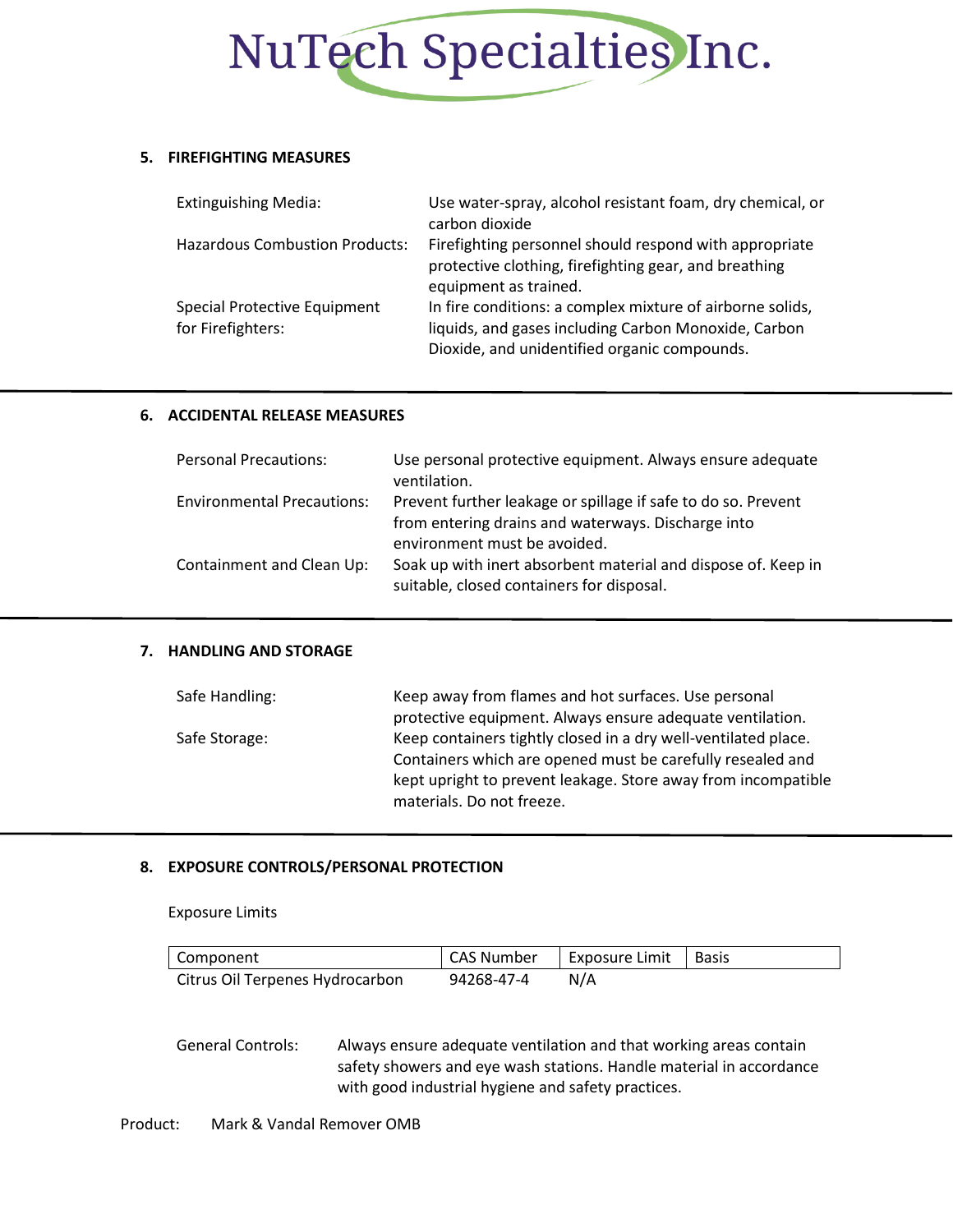# NuTech Specialties Inc.

### Personal Protective Equipment

| Eye Protection:                | Tightly fitting safety glasses or goggles should be sufficient. Have<br>eye-wash stations available where eye contact can occur.                                                        |
|--------------------------------|-----------------------------------------------------------------------------------------------------------------------------------------------------------------------------------------|
| Hand Protection:               | Handle with chemical resistant gloves. Gloves must be inspected<br>prior to use. Wash and dry hands after use.                                                                          |
| <b>Skin Protection:</b>        | Wear long sleeves, a chemical apron, or other protective clothing<br>to prevent skin contact. Safety showers should be located in work<br>area where skin contact can occur.            |
| <b>Respiratory Protection:</b> | Where risk assessment shows air-purifying respirators are<br>appropriate, use a NIOSH-approved full face respirator with<br>appropriate cartridges. Always ensure adequate ventilation. |

## 9. **PHYSICAL AND CHEMICAL PROPERTIES**

| <b>Physical State:</b>            | Liquid              |
|-----------------------------------|---------------------|
| Color:                            | Clear               |
| Odor:                             | Orange              |
| Odor Threshold:                   | N/A                 |
| pH:                               | N/A                 |
| Melting/Freezing Point:           | $>212^\circ$ F      |
| <b>Boiling Point:</b>             | N/A                 |
| Flash Point:                      | 170° F              |
| <b>Evaporation Rate:</b>          | N/A                 |
| Flammability (Solid, Gas):        | N/A                 |
| Flammability/Explosion Limits:    | N/A                 |
| Vapor Pressure @ 20°C:            | N/A                 |
| Vapor Density:                    | N/A                 |
| Specific Gravity:                 | .87                 |
| Density:                          | 7.2 lbs per gallon  |
| Solubility in Water:              | Emulsifies in water |
| <b>Partition Coefficient:</b>     | N/A                 |
| Auto Ignition Temperature:        | N/A                 |
| <b>Decomposition Temperature:</b> | N/A                 |
| Viscosity @ 40°C:                 | N/A                 |

## **10. STABILITY AND REACTIVITY**

Product: Mark & Vandal Remover OMB Chemical Stability: Stable Conditions and Materials to Avoid: Strong oxidizers Hazardous Decomposition Products: Oxide of carbon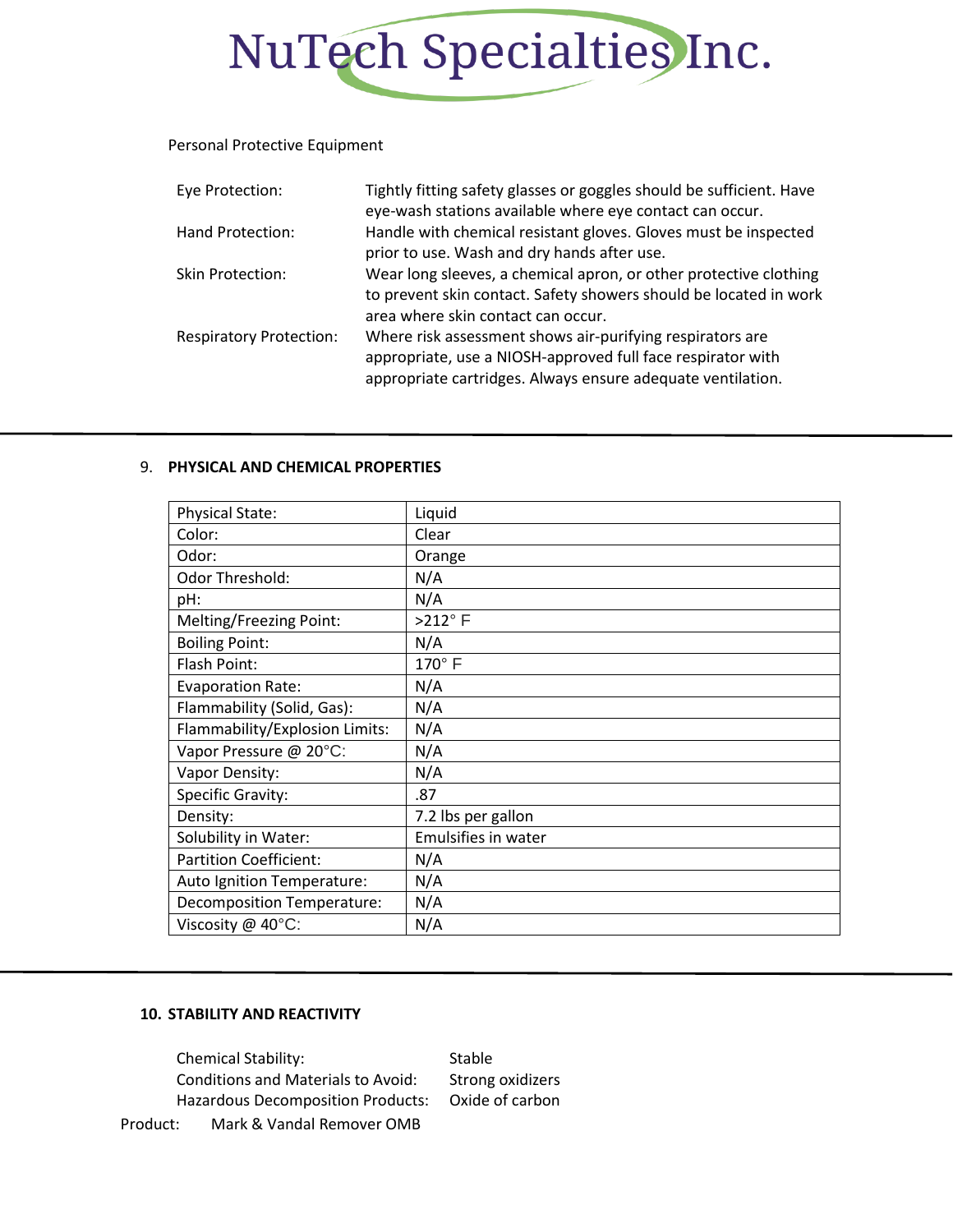# NuTech Specialties Inc.

## **11. TOXICOLOGICAL INFORMATION**

Acute Toxicity- Not determined

| Component                       | <b>CAS Number</b> | Test            | <b>Toxicity</b> |
|---------------------------------|-------------------|-----------------|-----------------|
| 2-butoxy Ethanol                | 111-76-2          | Oral LD50 (rat) | 1300 mg/kg      |
| Hydrotreated Light Distillates  | 64742-47-8        | Oral LD50 (rat) | 2000 mg/kg      |
| Citrus Oil Terpenes Hydrocarbon | 94268-47-4        | Oral LD50 (rat) | >5g/kg          |

Potential Health Effects

| Inhalation:                                   | May cause drowsiness and dizziness                |
|-----------------------------------------------|---------------------------------------------------|
| Skin:                                         | May cause skin irritation                         |
| Eyes:                                         | May cause eye irritation                          |
| Ingestion:                                    | May be fatal if ingested and aspirated into lungs |
| Signs and Symptoms of Exposure:               | <b>Dizziness</b>                                  |
| <b>Chronic Effects of Long Term Exposure:</b> | N/A                                               |
| Carcinogenicity:                              | None                                              |

## **12. ECOLOGICAL INFORMATION**

Acute Ecotoxicity

| Component                             | <b>CAS Number</b> | Organism | <b>Ecotoxicity</b> |
|---------------------------------------|-------------------|----------|--------------------|
| <b>Hydrotreated Light Distillates</b> | 64742-47-8        | Fish     | $>1000$ mg/l       |
| 2-butoxyethanol                       | 111-76-2          | Algae    | $>1000$ mg/l       |
| Citrus Oil Terpenes Hydrocarbon       | 94268-47-4        | No data  |                    |

Ecological Effects

| Persistence and Degradability:    | Biodegradable                 |
|-----------------------------------|-------------------------------|
| <b>Bioaccumulation Potential:</b> | Not likely                    |
| Mobility in Soil:                 | May be mobile to water system |
| Other Adverse Effects:            | N/A                           |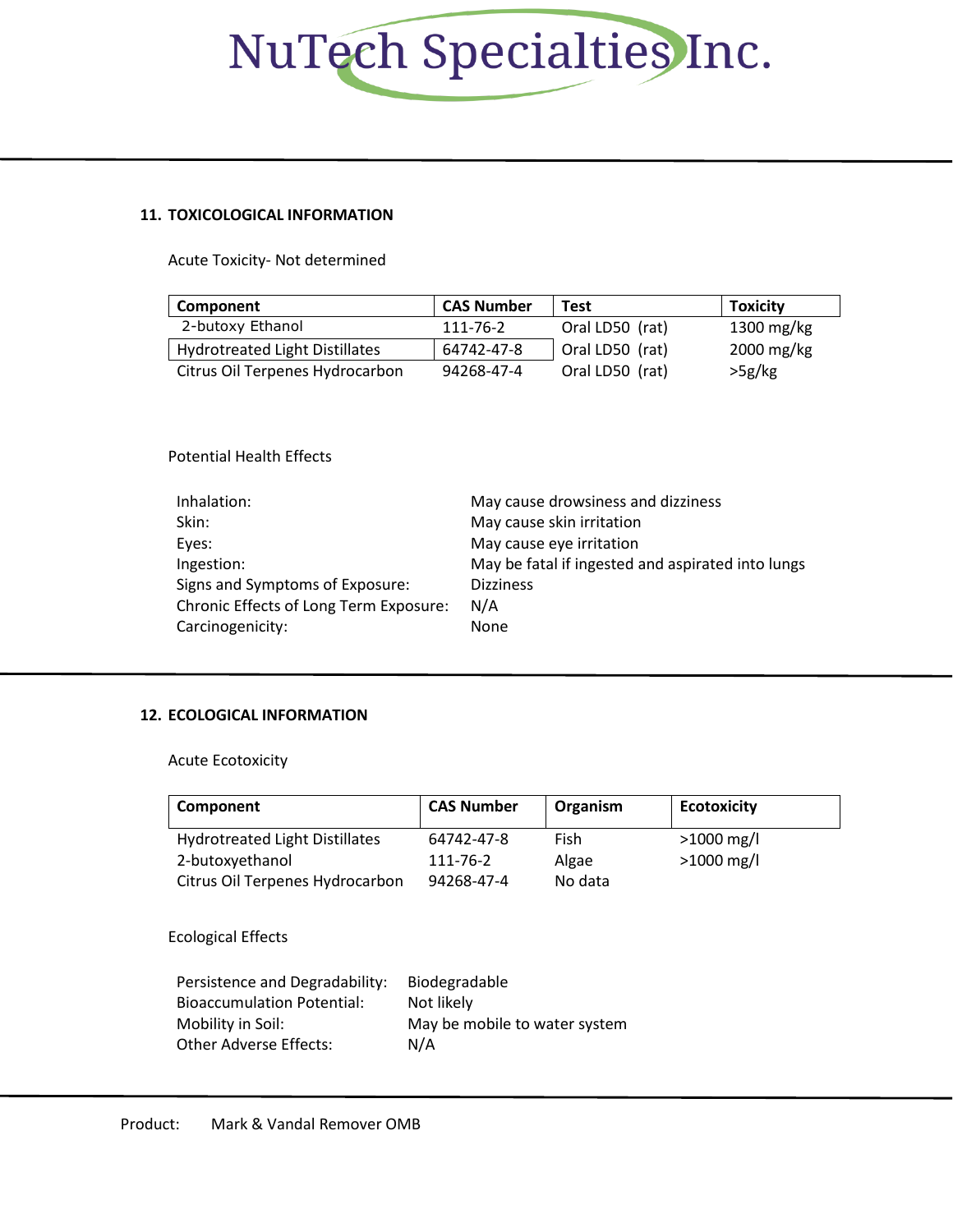

### **13. DISPOSAL CONSIDERATIONS**

Disposal: Material should be disposed in accordance with all local, state, and federal regulations. Regulations vary by region. Contaminated Packaging: Dispose of as unused product.

### **14. TRANSPORT INFORMATION**

DOT Information Not regulated in non-bulk packaging

Proper Shipping Name: UN Number: Hazard Class: Packing Group: Reportable Quantity (RQ): Marine Pollutant: Note:

## 15. REGULATORY INFORMATION

US Federal

| SARA 302 Components:  | None                      |
|-----------------------|---------------------------|
| SARA 311/312 Hazards: | Acute health, Fire hazard |
| SARA 313 Components:  | None                      |
| TSCA Inventory:       | Yes                       |

### **European Union**

EC Inventory: Listed or exempted

### **State Regulations**

| Utah Clean Air:    | Yes |
|--------------------|-----|
| California Prop 65 | Nο  |
| C.A.R.B.           | Yes |

Product: Mark & Vandal Remover OMB